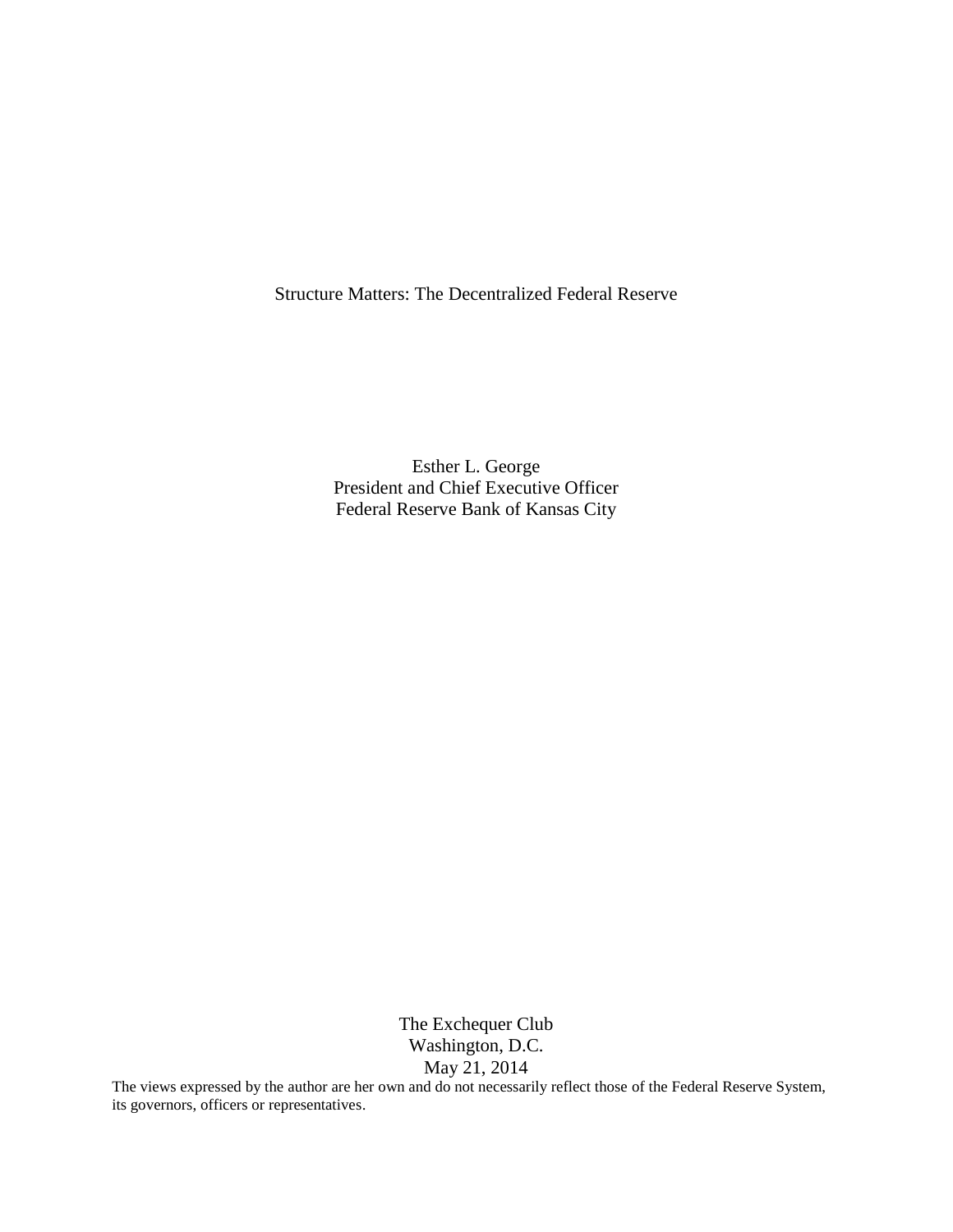An "End the Fed" demonstration took place outside my office last Saturday on Main Street in Kansas City, Missouri. It was a reminder that democracy demands accountability from its most powerful institutions to its citizens. The Federal Reserve is no exception.

In my role as president of a regional Reserve Bank, I am well aware of the range of views on the topic of Federal Reserve accountability. I'd like to share with you some comments I read recently. For example, one commentator wrote that even if the central bank's "power would remain in the hands of the wisest, the most honorable, and the most disinterested" leaders, "it would not be possible to satisfy the people throughout the country that the vast resources and powers of the bank were used only for the best interests of all the people and without partiality or favor to any section of the country, or to any class or set of people...."<sup>1</sup> When it comes to the nation's financial matters, someone else noted that authority should not be "concentrated in one city where a small clique could control the system."<sup>2</sup>

Yet another comment stated that, "The business resources of the United States...cannot be centralized. ...By reason of the great expanse of the country and the diversity of business conditions in the different sections of the country, the details of the business of a central bank could not be managed at a central office."<sup>3</sup> Finally, the desire for local control was highlighted in this comment: "No centralized power could dominate an organism whose life is drawn from functions local to each community."<sup>4</sup>

The sentiments behind these words—concerns about power and the concentration of financial resources—ring true, but they are not in fact comments on the recent financial crisis. This commentary offers a flavor of the robust and contentious public debate that preceded the

 $\overline{a}$ 

<sup>1</sup> Victor Morawetz, *The Banking and Currency Problem in the United States*. 1909

<sup>2</sup> Robert Owen. *The Federal Reserve Act*. 1919.

<sup>3</sup> "Doubts Money Plan." *The New York Times*. December 3, 1911.

<sup>&</sup>lt;sup>4</sup> Pamphlet produced by the National Citizens League, circa 1912.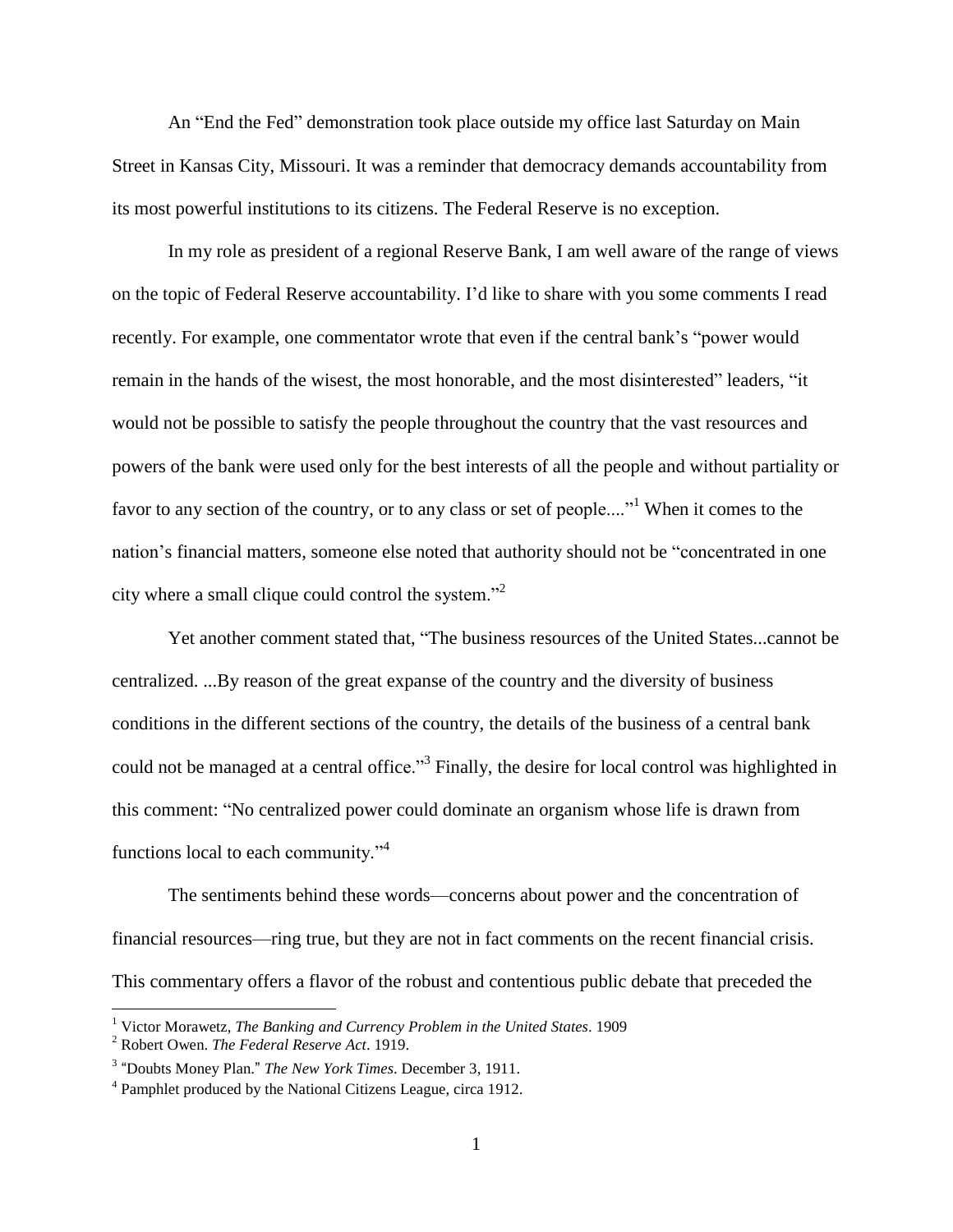signing of the Federal Reserve Act in 1913. It is striking to me how familiar those words are today. It was this public sentiment about the country's economic future under a central bank that influenced Congress to shape the institution in a way that would garner the trust and confidence of the American public. The result was a decentralized structure that exists today with locations across the country operating under a rigorous system of checks and balances.

As a career Federal Reserve employee, bank supervisor and lifelong Missourian, I understand the importance of having a central bank that is accountable to the public. In fact, as an official with input to national policy who lives and works in the center of the United States, my role is not happenstance, but rather it is a deliberate choice on the part of the Federal Reserve's congressional founders that reflects their intentions for the structure of the nation's central bank. It is my view that the Federal Reserve's ability to achieve its broad objectives over the past century has been possible because of its decentralized structure. The key role that the Federal Reserve's structure plays in achieving its mandates is the focus of my comments today.

## **Structure enhances public trust**

The Federal Reserve Act established a framework for the nation's central bank that departed materially from that of the First and Second Banks of the United States. Congress rightly understood that the monolithic structure of these first two central banks was ill-suited to represent and serve the diverse interests, geographies and industries that make up the U.S. economy. The central bank's founders understood that the long-term success and credibility of the institution would rely on its ability to gain support outside the Washington-New York corridor of political and financial interests.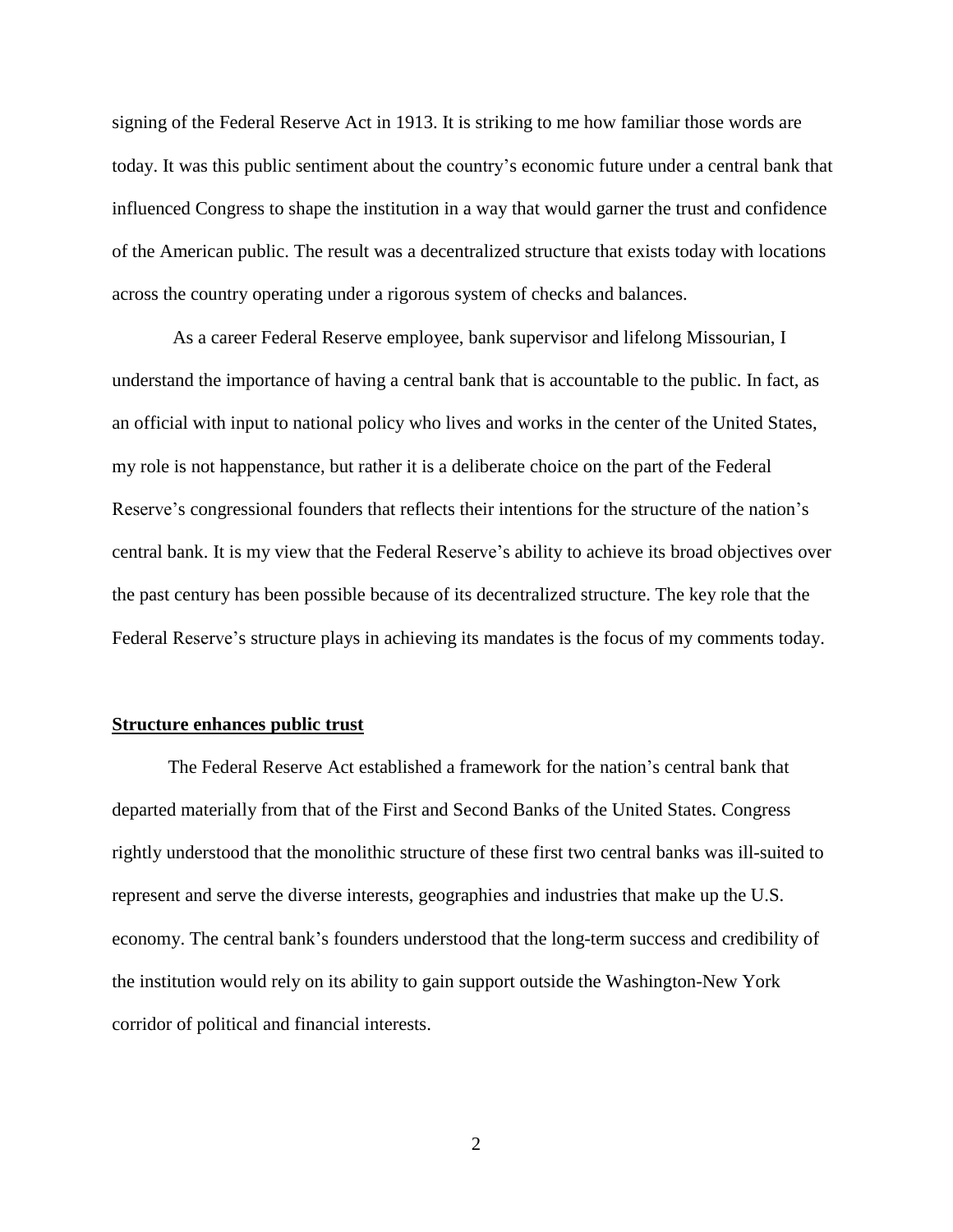To ensure public accountability, the Federal Reserve Act called for a government agency—the Board of Governors in Washington, D.C.—composed of individuals who are nominated by the president and confirmed by the Senate to serve 14-year terms. The Board of Governors plays an important public oversight role for the entire system, without which a meaningful role for the quasi-governmental regional Reserve Banks would not likely be acceptable to the public. However, to ensure there was appropriate balance and representation, the Act also called for between eight and 12 Reserve Banks to be located across the country. A committee of cabinet members took several months to arrive at its decision to name the 12 Federal Reserve cities that would serve as the regional arms of the nation's central bank.

One hundred years ago this week, on May 18, 1914, a delegation signed paperwork to incorporate the Federal Reserve Bank of Kansas City. Similar meetings were held that spring in 11 other cities, and the Federal Reserve System began operations on Nov. 16, 1914.

Each Reserve Bank is overseen by a local Board of Directors composed of community and business leaders from diverse sectors across each of the 12 regions. These directors share governance responsibility for Reserve Bank operations along with the Board of Governors.

In addition to Reserve Bank boards, individuals serve as directors on the boards at 24 Federal Reserve branch offices. All told, some 270 individuals across the country serve as Federal Reserve directors, providing real-time economic information for the Federal Reserve to consider in its policy formulation. In addition, through their experiences as leaders in business, and in the labor, consumer, banking and agriculture sectors, directors offer an independent perspective on Reserve Bank operations, budgetary issues and other strategic challenges.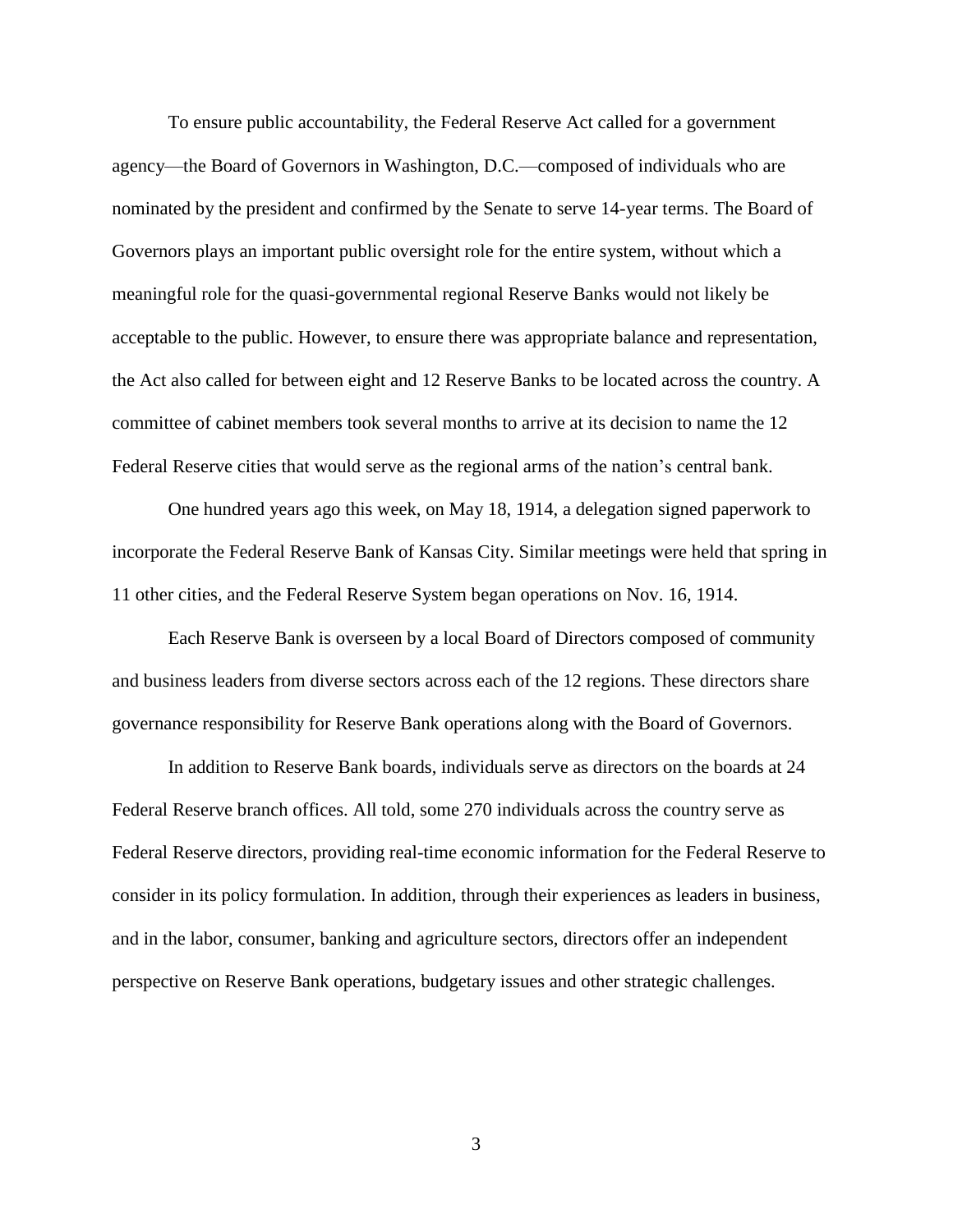## **Structure improves operational effectiveness**

Over the past century, the Federal Reserve's local connections have proven to be valuable in carrying out its responsibilities. Whether responding to a crisis, delivering financial services, or supervising banks, the deep understanding of regional interests has facilitated effective operational performance.

Importantly, the Reserve Banks are designed to understand credit availability issues at the local level. You need not go back to 1913 to find an example that underscores this. As financial markets seized up during the most recent crisis, the Board of Governors and the Federal Reserve Bank of New York focused their efforts and resources on designing liquidity facilities to ease financial conditions. Even as resources were dedicated to pulling Wall Street out of the depths of the financial panic, problems developed in other parts of the country that needed to be addressed, including in the Kansas City Fed's region.

Among the roles served by the regional reserve banks is the statutory responsibility to act as a "lender of last resort" to depository institutions in the region. Specifically, the Federal Reserve is charged with lending against collateral to solvent institutions, making its role as a bank supervisor complementary to the ability to confirm eligibility to borrow on short notice. In the case of the Kansas City Fed, serving as a lender of last resort across its seven-state region means leveraging relationships and access to information on thousands of institutions. This information is a particularly critical resource during crisis situations. During the crisis of 2008, the monthly volume of discount window borrowing from the Federal Reserve spiked from less than \$1 billion pre-crisis to a high of more than  $$400$  billion.<sup>5</sup>

 5 See [http://research.stlouisfed.org/fred2/series/DISCBORR.](http://research.stlouisfed.org/fred2/series/DISCBORR)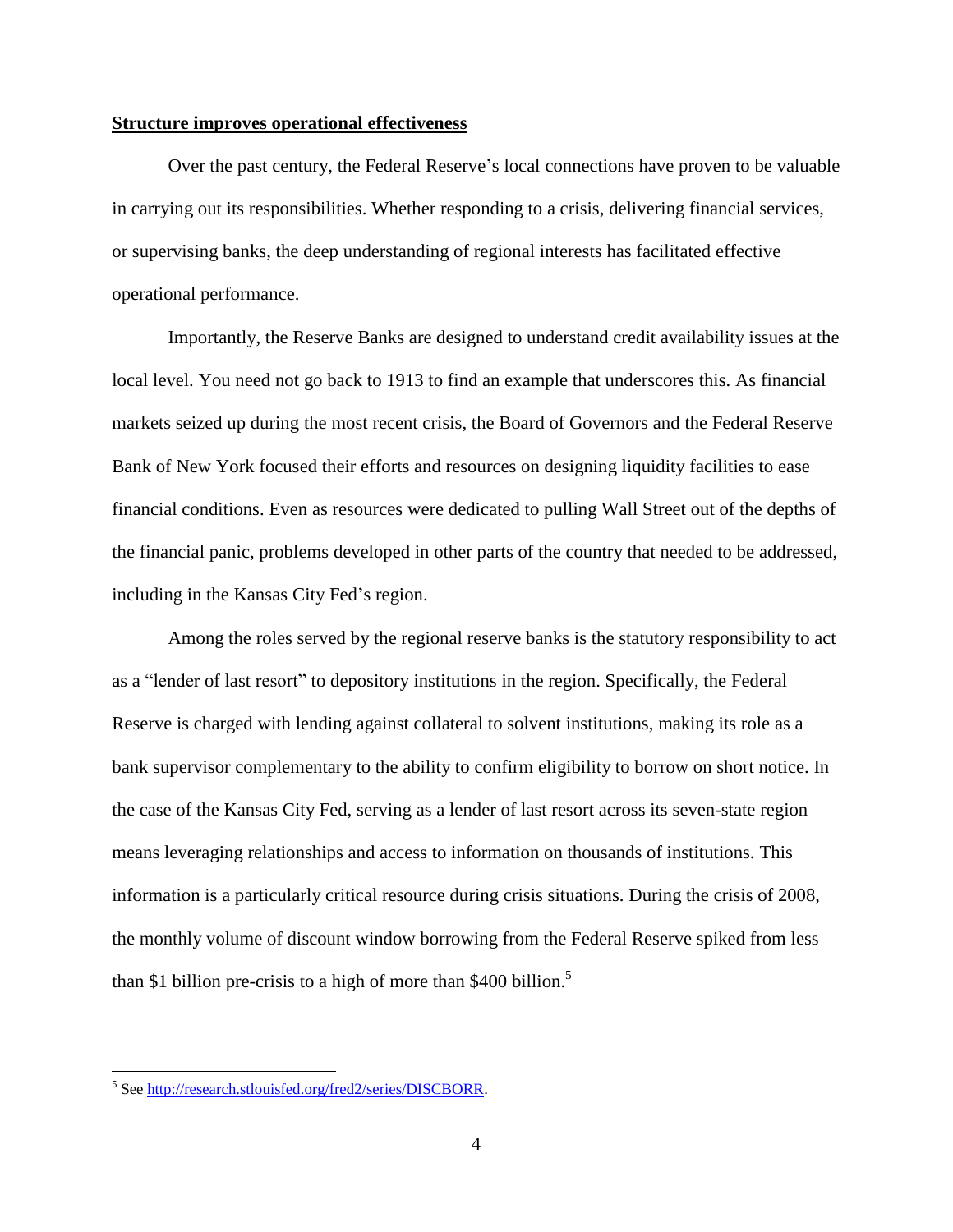As funding from Wall Street dried up in 2009, the effects rippled across the country. In my district, a sizable and healthy financial services firm lost access to its line of credit from a large Wall Street bank. While this regional institution would not be considered systemically important by today's regulatory definition, it certainly played an important role in the economy of its own Midwestern community.

Staff at the Federal Reserve Bank of Kansas City worked closely with the Board of Governors' staff to consider the firm's qualifications to gain timely access to funding and avoid failure. The firm survived the crisis because the local Reserve Bank was familiar with the institution and was able to connect it with programs that allowed this otherwise viable firm to continue its vital operations.

Likewise, the regional Reserve Bank is able to gauge the local effects of financial market conditions and economic drivers through its role in supervising banks. Although considerable attention is focused today on systemic risk and systemically important financial institutions, the Federal Reserve's regional connections to more than 6,000 community banks and 50 state banking departments provide essential information about the economic health of small business, regional economies, credit conditions and the impact of broader regulatory issues.

Through the Reserve Banks' presence in their respective communities, regional issues can be addressed with the expertise and knowledge that a regional Reserve Bank is equipped to provide. Having been so recently reminded that access to credit is critical to the economic success for communities large and small, I think it is quite feasible that if Congress were to design the Federal Reserve System today, it might well choose to have 50 Reserve Banks rather than just 12.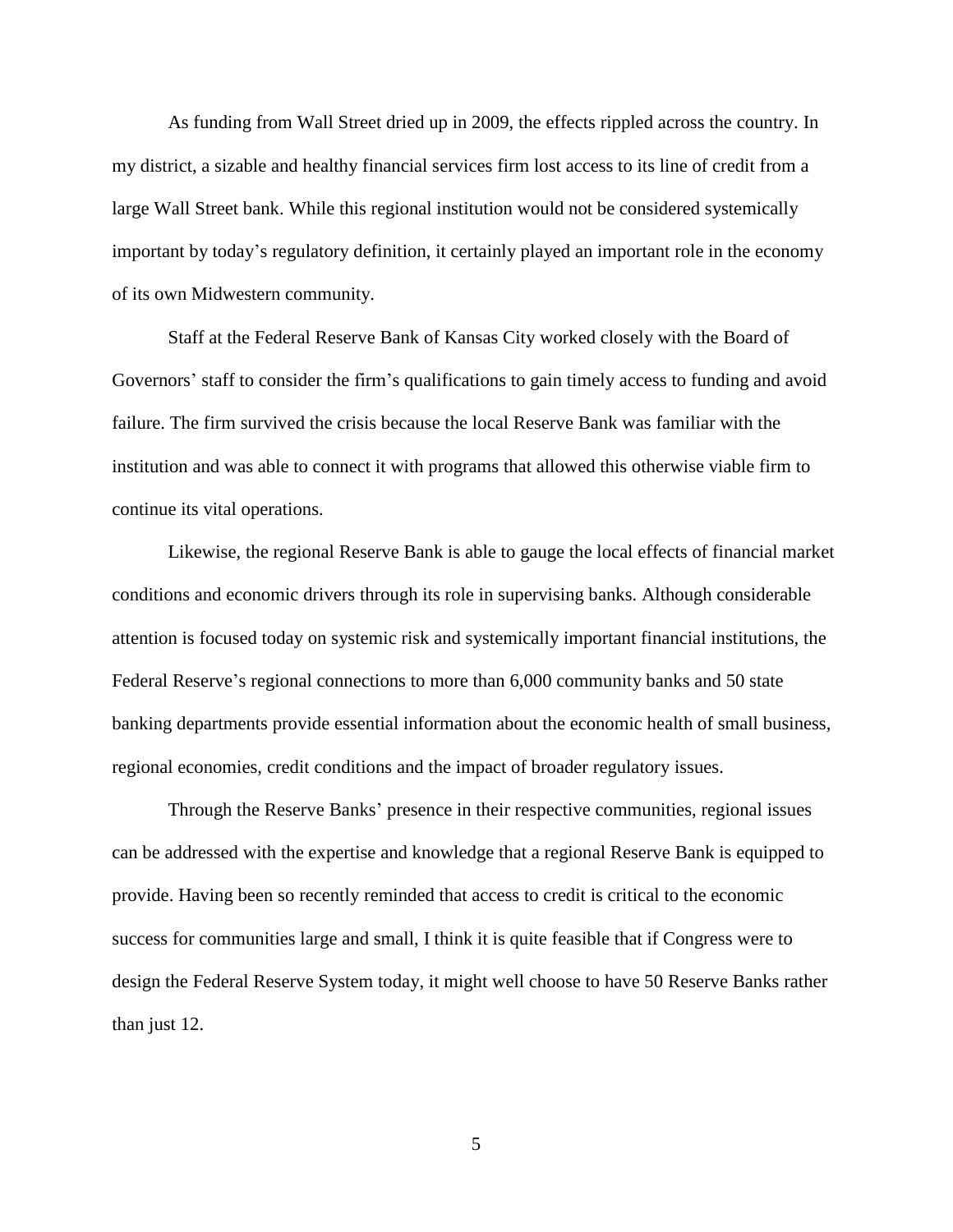## **Structure fosters independent thinking**

The system, by design, is intended to include a diverse range of perspectives, and the Reserve Banks contribute importantly to this diversity. Many have criticized this feature by suggesting that the cacophony of voices sends mixed signals. Yet, other public institutions reflect similar democratic processes where a mosaic of perspectives and input is sometimes messy. Essential to sound outcomes are leadership and governing processes to bring these voices together for the purpose of decision making. The same is true for the Federal Open Market Committee (FOMC).

The FOMC has a long-established process that provides for discussion and debate of policy options. But, the decision-making process is quite clear: 12 participants—seven from the Board of Governors and five from the Reserve Banks—cast votes at each meeting and the majority defines the policy action with a statement articulating its rationale. A \$17 trillion economy with complex dynamics is well-served by this process, which includes a range of viewpoints and inputs.

This structure also, by design, allows for dissenting views. This feature recognizes the value Americans place on independent thinking. Some have argued: Why not keep differing views internal and present a united or consensus view to the public? Wouldn't solidarity give more confidence and clarity to the public? I believe that masking differing policy views is inconsistent with central bank communication and transparency. Making differing views available to the public serves to clarify issues. It is the public duty of each participant of the FOMC to express their views. To suggest that FOMC members should appear to be unanimous in voting records is to suggest that diverse perspectives are not valued and underestimates the public's ability to discern intellectual honesty.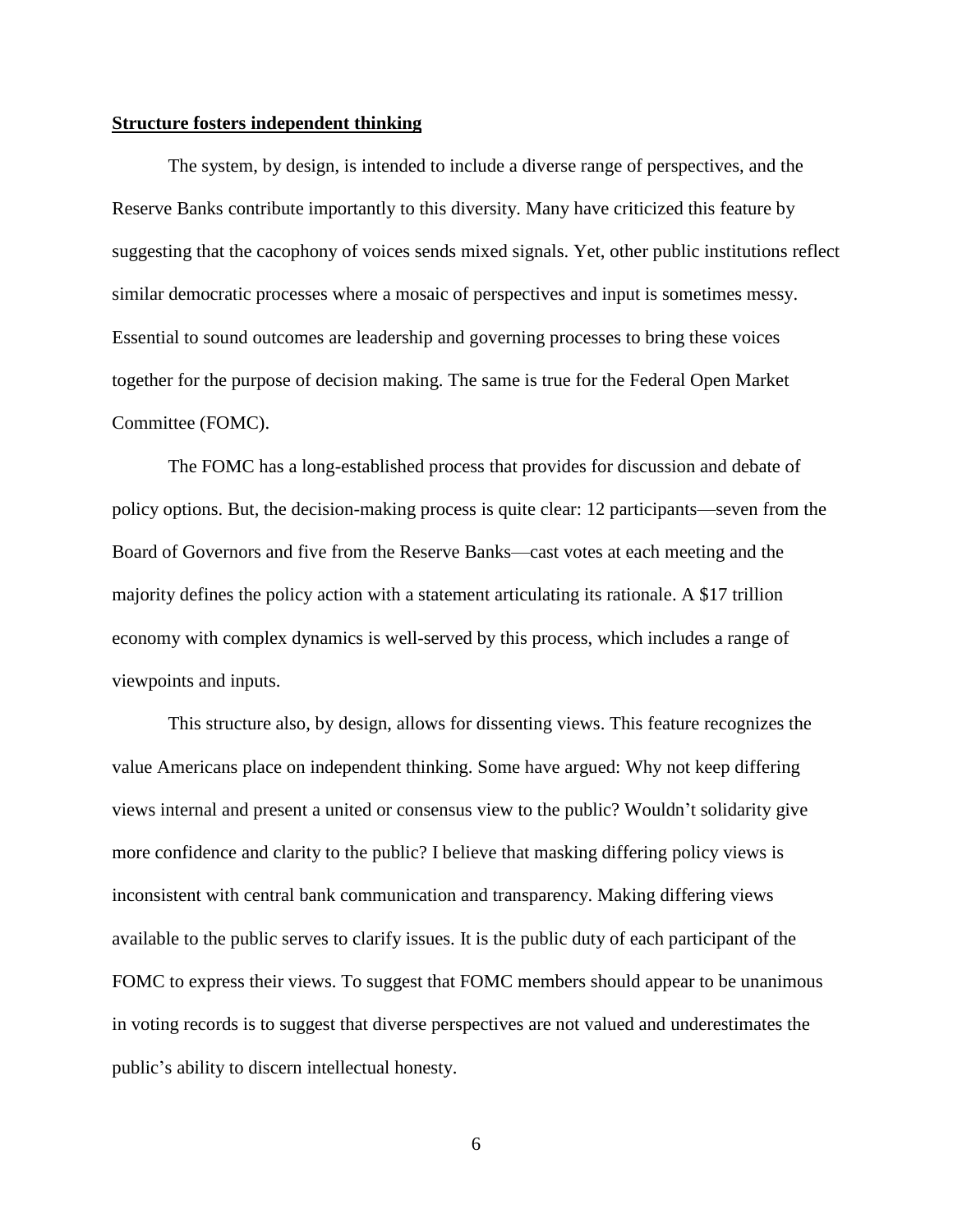Finally, independent, stable and informed leadership is especially important to the Federal Reserve's policymaking process. Policy decisions have broad impact and benefit from the institution's research, thoughtful analysis and public input. Experience and informed judgment are as important to good policy as academic and theoretical frameworks.

The Federal Reserve Act calls for members of the Board of Governors to serve 14-year terms, yet according to one recent report, the average tenure of Federal Reserve governors since 1936 has been 7.3 years. Since 1986, the average tenure has fallen to five years, and the last 10 governors to serve have held their seats on average for four years.<sup>6</sup> Furthermore, whether monetary policy, banking regulation or payments, the public depends on those who serve to bring diversity of experience to the Federal Reserve's most challenging issues. This means honoring the Federal Reserve Act's requirement for diversity of background and geography among the Governors. Consistent with this, I agree that the Federal Reserve Board would be strengthened by having someone with community banking or community bank supervision experience to fill one of its current openings.

## **Conclusion**

The financial crisis is behind us, thankfully, but not far behind. The image in the rearview mirror is still large—and perhaps closer—than it appears. The Federal Reserve's history is important, but it is only helpful to the extent that it positions us to consider how we might address the considerable challenges that await the central bank in the years to come. Those challenges include normalizing monetary policy, effectively supervising the largest financial institutions, and ensuring a safe, efficient and accessible payments system.

 6 *The New York Times*. "Tenures Becoming Shorter at a [Short-Handed](http://www.nytimes.com/2014/05/13/upshot/tenures-becoming-shorter-at-a-short-handed-fed.html) Fed." May 12, 2014.